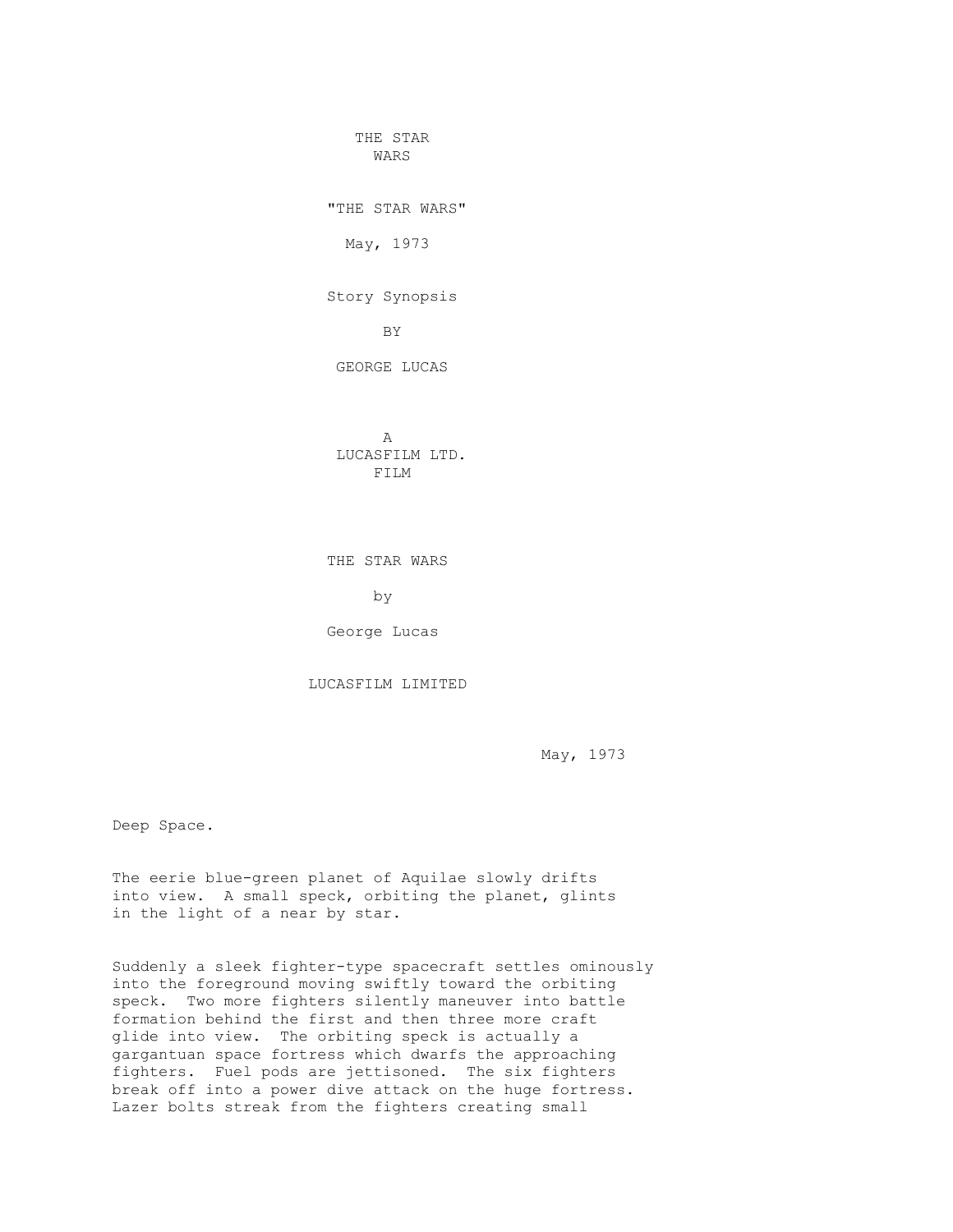explosions on the complex surface of the fort. Return fire catches one of the fighters and it bursts into a million pieces. Another of the craft plows into a gun emplacement jutting from the fortress causing a hideous series of chain reaction explosions. The chaos of battle echoes through the vastness of space.

It is the thirty-third century, a period of civil wars in the galaxy. A rebel princess, with her family, her retainers, and the clan treasure, is being pursued. If they can cross territory controlled by the Empire and reach a friendly planet, they will be saved. The Sovereign knows this, and posts a reward for the capture of the princess.

She is being guarded by one of her generals, (Luke Skywalker) and it is he who leads her on the long and dangerous journey that follows. They take along with them two hundred pounds of the greatly treasured "aura spice", and also two Imperial bureaucrats, whom the general has captured.

The two terrified, bickering bureaucrats crash land on Aquilae while trying to flee the battle of the space fortress. They accidently discover a small container of the priceless "aura spice" and are rummaging around the rocks pushing and pulling each other trying to find more when they are discovered by Luke Skywalker and taken to his camp.

The princess and the general are disguised as farmers, and the bureaucrats join their party with the intention of stealing their "land speeder" and "aura spice". It doesn't take them too long to realize the general isn't a farmer and that they are captives about to embark on a dangerous mission. The two bureaucrats are essentially comic relief inserted among the general seriousness of the adventure.

The small group in their sleek, white, two-man "land speeders" travel across the wastelands of Aquilae, headed for the space port city of Gordon, where they hope to get a spacecraft that will take them to the friendly planet of Ophuchi.

At a desolate rest stop, the rebels are stopped and questioned by an Imperial patrol. Apparently satisfied, the captian lets the group continue on their way, but a short distance into the wilderness, they are attacked by the patrol. The Imperial patrol of twelve men is no match for the incredibly skilled and powerful general,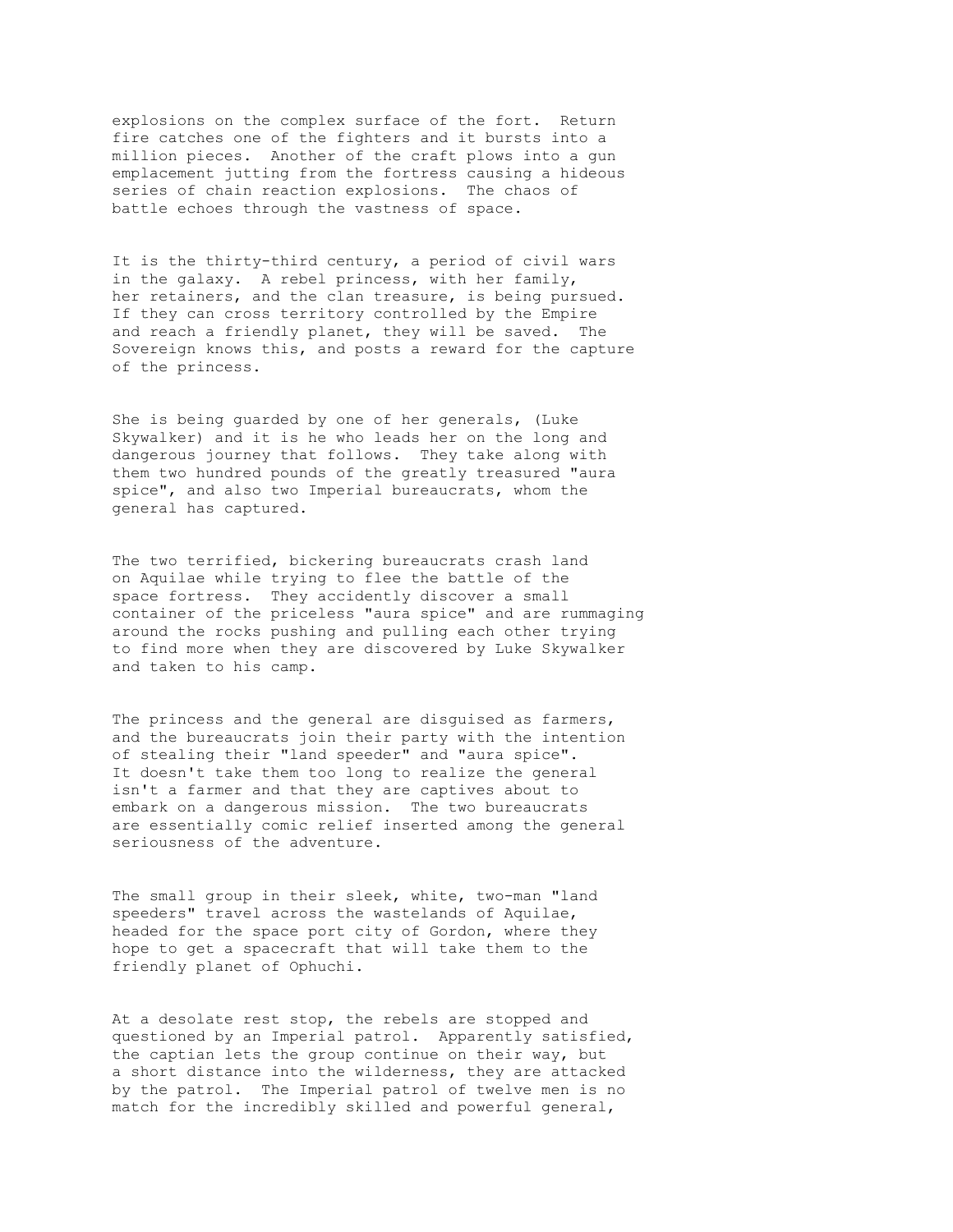who makes short work of the enemy.

One of the two-man "speeders" is destroyed in the fight and the bureaucrats must ride on the back of the remaining one, which slows the group down considerably. They drive into a storm, run low on food and water, but eventually make it to the ruin of a religious temple. In the temple they discover a rebel band of ten boys (aged 15 to 18) who are planning an attack on one of the Imperial outposts. The boys laugh in anticipation of the blow they will strike the Empire in the name of the princess. They all stop laughing, but the laughing continues and they look around in consternation. Into the sanctuary ambles Skywalker, scratching himself, amused at the idealism of the youths. He barely glances at them. The contrast between the boy rebels with their terse nods, their meaningful glances, and Skywalker, a real general, a real man could not be greater. The boys plead to join the party to protect the princess, but the general refuses, and insists they all return to their homes. They say they have no place to go and begin to follow the party across the wasteland.

One night the party is attacked by one of the large beasts that roam the plains, and is eventually killed by the boy rebels. The general reluctantly accepts the presence of the boys, and allows them to join the group.

The general, one of the bureaucrats, and one of the boys, venture into a shabby cantina on the outskirts of the space port, looking for the rebel contact who will help them get a spacecraft. The murky little den is filled with a startling array of weird and erotic Aliens laughing and drinking at the bar. The bureaucrat and the boy are both terrified as the general orders two drinks and questions the bartender about the rebel contact man. A group of bullies begin to taunt and ridicule the boy. Skywalker attempts to avoid a confrontation, but worse comes to worse, and he is forced to fight. With a flash of light, his lazer sword is out. An are lies on the ground, one of the bullies lies double, slashed from chin to groin and Skywalker, with quiet dignity, replaces his sword in its sheath. The entire fight has lasted a matter of seconds.

Skywalker, the princess, and their party make contact with the rebel underground, but not before an Imperial spy, who followed them from the cantina, reports their plans to the city governor. The rebels enter the space port to board a trader's ship, whose captain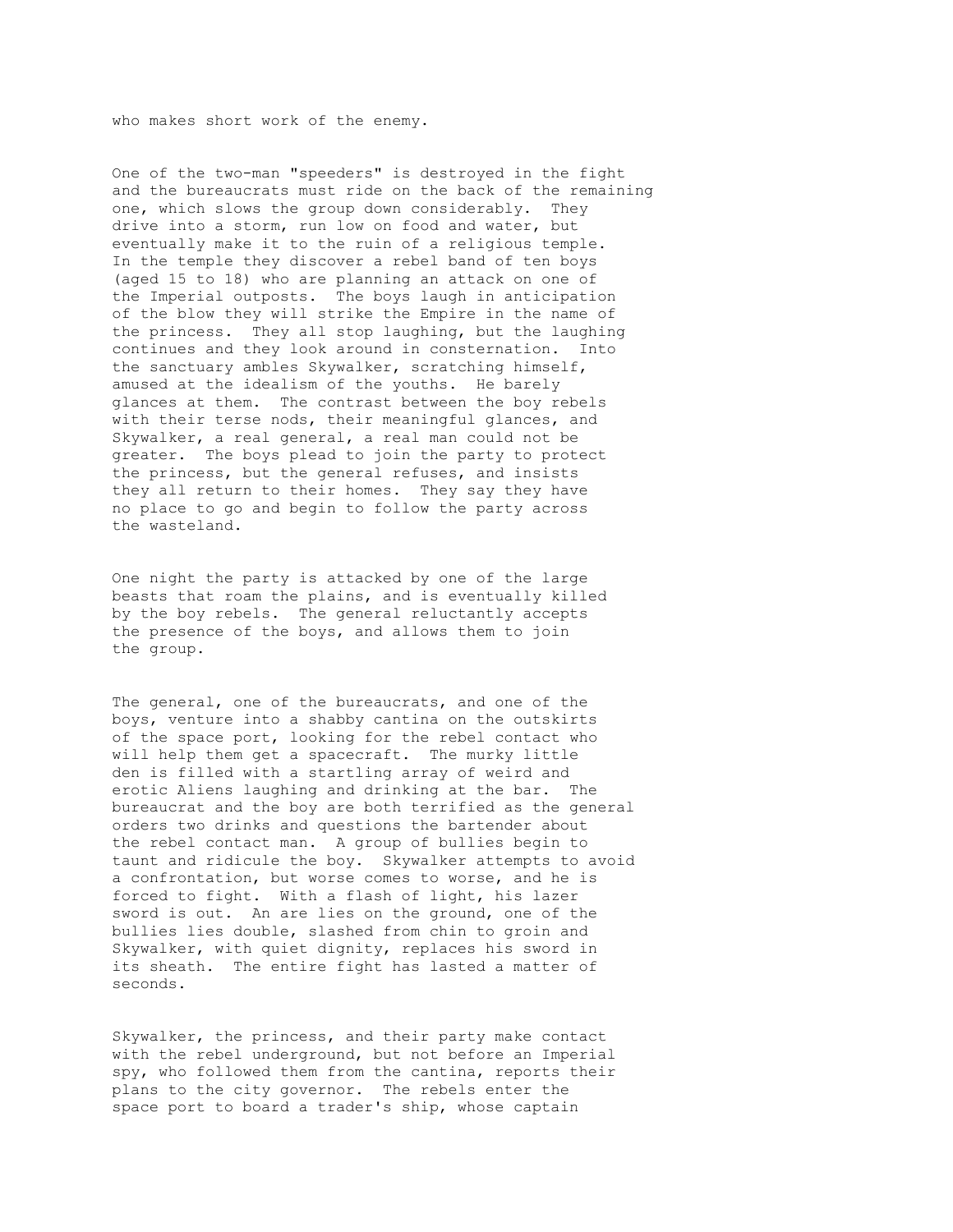is friendly toward the rebels. The group doesn't realize until it is too late, that it is a trap. Guards pounce on them from everywhere. The princess, the bureaucrats, and the boys run for a ship while Skywalker holds off the guards. They narrowly escape in a stolen space fighter and lose themselves among the giant Imperial fleet looking for the rebels.

The general orbits his ship further and further away from the planet, until he feels it is safe to head out into deep space toward Ophuchi. As he maneuvers to break out of orbit, a patrol craft hails the ship and requests to board and search her. Skywalker trys to discourage them, but the patrol becomes suspicious. Skywalker makes a run for it and the patrol craft fires on them. The rebels return the fire and destroy the patrol craft. The stolen Imperial ship races toward the safety of deep space as twelve fighter craft converge on the destroyed patrol and give chase.

A raging air-to-air battle and chase begins which continues halfway across the galaxy. The rebel boys shoot down many Imperial ships under the harsh and uncompromising instructions of the general. A few of the boys are angered at his cold and relentless directions, although they grow to respect him when they begin to see the results of his training. Their ship is hit several times and begins to break up, causing them to slow down. They maneuver the crippled fighter to an asteroid in an attempt to hide from their pursuers. The trick works, but as they resume their trek across the galaxy, the ship is rocked by a series of explosions and plummets toward the forbidden planet of Yavin.

Everyone jettisons safely away from the doomed craft before it explodes, and using rocket pack, slowly drift to the foreboding surface. The general, the princess, the two bureaucrats with the "aura spice", and one of the rebel boys regroup and set up camp. When only one other boy shows up, the group decides to split up. The general, princess, and bureaucrats head for what appears to be a city, while the two boys go off looking for their comrades. They are watched by a giant furry Alien, who quietly disappears into the foliage.

Skywalker and his party race along a narrow pathway riding "jet-sticks" fashioned from their rescue packs. They round a bend and see the way is blocked by three or four Aliens, riding large bird-like creatures. The general instantly changes direction on to a side path, the others follow close behind, chased by the Aliens. Skywalker drops behind the others and begins shooting at the Aliens with his lazer gun. The Aliens sling a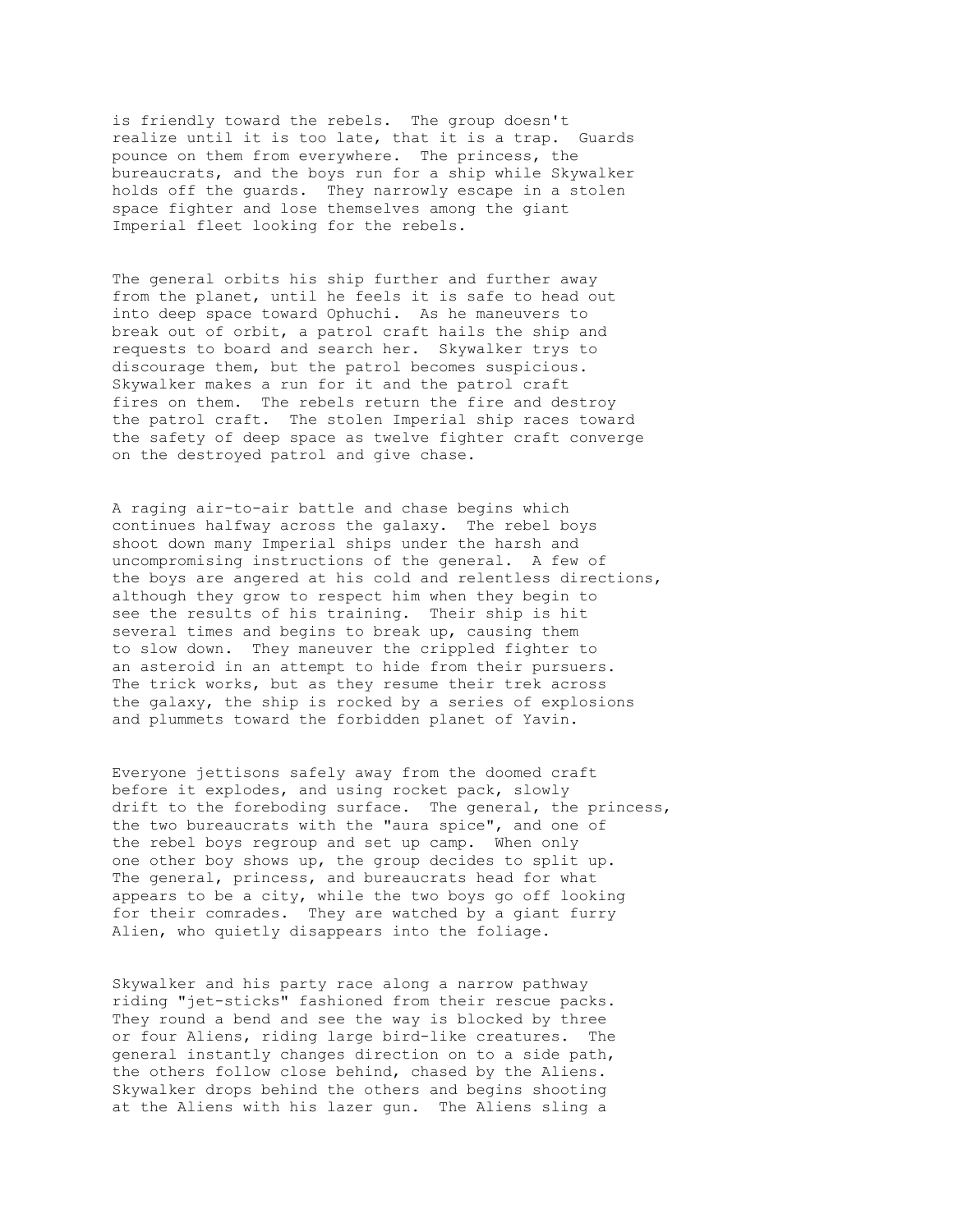dart-like object at Skywalker as they rush along the road. The general kills the last Alien just as he reaches the gate to the Alien camp. Skywalker cannot curb his "jet-stick" in time and the momentum carries him directly into the enemies' hands.

The group is surrounded by Aliens. Skywalker jumps off his "jet-stick" and takes a defense stance. The Aliens give him room. They seem puzzled by these intruders and jabber to themselves. Two leaders carry on a heated argument. Finally one storms off in disgust and the other summons a guard who steps forward with a large spear in his hand. Skywalker and the Alien stand surveying each other. The Alien makes a lunge, the general counters, and the fight begins. A desperate fight ensues, but eventually Skywalker wins by cutting the Alien in half with his lazer sword. At this, all the Aliens worked into a frenzy mob, carry the general off and throw him over a thousand foot crevasse into a boiling lake.

The general's sure death, terrifies the bureaucrats and moves the princess. The Aliens lead them to a small hut where they are imprisoned. Unknown to everyone, the general grabs an overhanging vine on his descent and swings to safety. He starts back to rescue the others when he encounters an Alien. Skywalker starts to attack, but the Alien drops to the ground jabbering and carrying on. The general recognizes the Alien as the one who argued with the leader, who ordered his death. The general trys to communicate with the Alien, but all he can make out is that the creature worships him and wants to take him some place urgently.

The Alien leads Skywalker to a clearing where a platoon of the Imperial guard is lounging, obviously waiting for someone or something. The general jumps undercover as a herd of Aliens arrive with the princess and bureaucrats in tow. A trade is made and the platoon leaves in a "speed tank" with the three captives. The general tries to follow, but is unable to keep up.

The Alien leads Skywalker to a small farm where he discovers the boy rebels are waiting for him. The farm is owned by a cantankerous old farmer who is married to an Alien. He tells the group that he hates the Empire and shows them the location of an outpost where they might have taken the princess.

The general and his army of youthful warriors plan an attack on the small Imperial outpost. They use surprise and the general's rigorous training to overcome